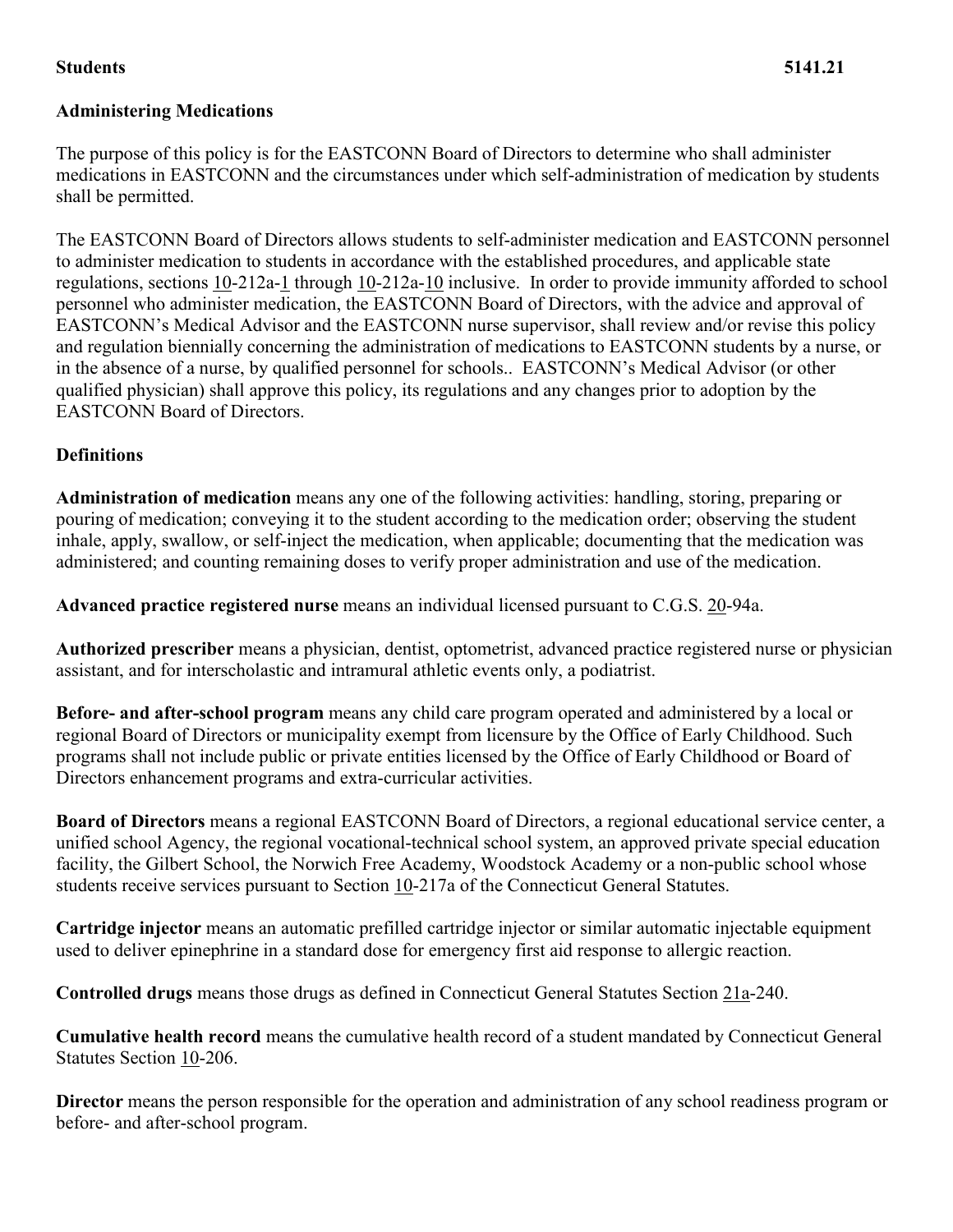### **Eligible student** means a student who has reached the age of eighteen or is an emancipated minor.

#### **Error** means:

- (1) the failure to do any of the following as ordered:
	- (a) administer a medication to a student;
	- (b) administer medication within the time designated by the prescribing physician;
	- (c) administer the specific medication prescribed for a student;
	- (d) administer the correct dosage of medication;
	- (e) administer medication by the proper route; and/or
	- (f) administer the medication according to generally accepted standards of practice; or

(2) the administration of medication to a student which is not ordered by an authorized prescriber, or which is not authorized in writing by the parent or guardian of such student, except for the administration of epinephrine for the purpose of emergency first aid pursuant to Connecticut General Statutes [10-](https://www.cga.ct.gov/2011/pub/Title10.htm)212a and Section [10-](https://www.cga.ct.gov/2011/pub/Title10.htm)212a[-2](https://www.cga.ct.gov/2011/pub/Title2.htm) of the Regulations of Connecticut State Agencies.

**Extracurricular activities** means activities sponsored by local or regional Boards of Education that occur outside of the school day, are not part of the educational program, and do not meet the definition of before- and after-school programs and school readiness programs.

**Guardian** means one who has the authority and obligations of guardianship of the person of a minor, and includes: (1) the obligation of care and control; and (2) the authority to make major decisions affecting the minor's welfare, including, but not limited to, consent determinations regarding marriage, enlistment in the armed forces and major medical, psychiatric or surgical treatment.

**Intramural athletic events** means tryouts, competition, practice, drills, and transportation to and from events that are within the bounds of EASTCONN for the purpose of providing an opportunity for students to participate in physical activities and athletic contests that extend beyond the scope of the physical education program.

**Interscholastic athletic events** means events between or among schools for the purpose of providing an opportunity for students to participate in competitive contests which are highly organized and extend beyond the scope of intramural programs and includes tryouts, competition, practice, drills, and transportation to and from such events.

**Investigational drug** means any medication with an approved investigational new drug (IND) application on file with the Food and Drug Administration (FDA), which is being scientifically tested and clinically evaluated to determine its efficacy, safety and side effects and which has not yet received FDA approval.

**Licensed athletic trainer** means a licensed athletic trainer employed by EASTCONN pursuant to Chapter 375a of the Connecticut General Statutes.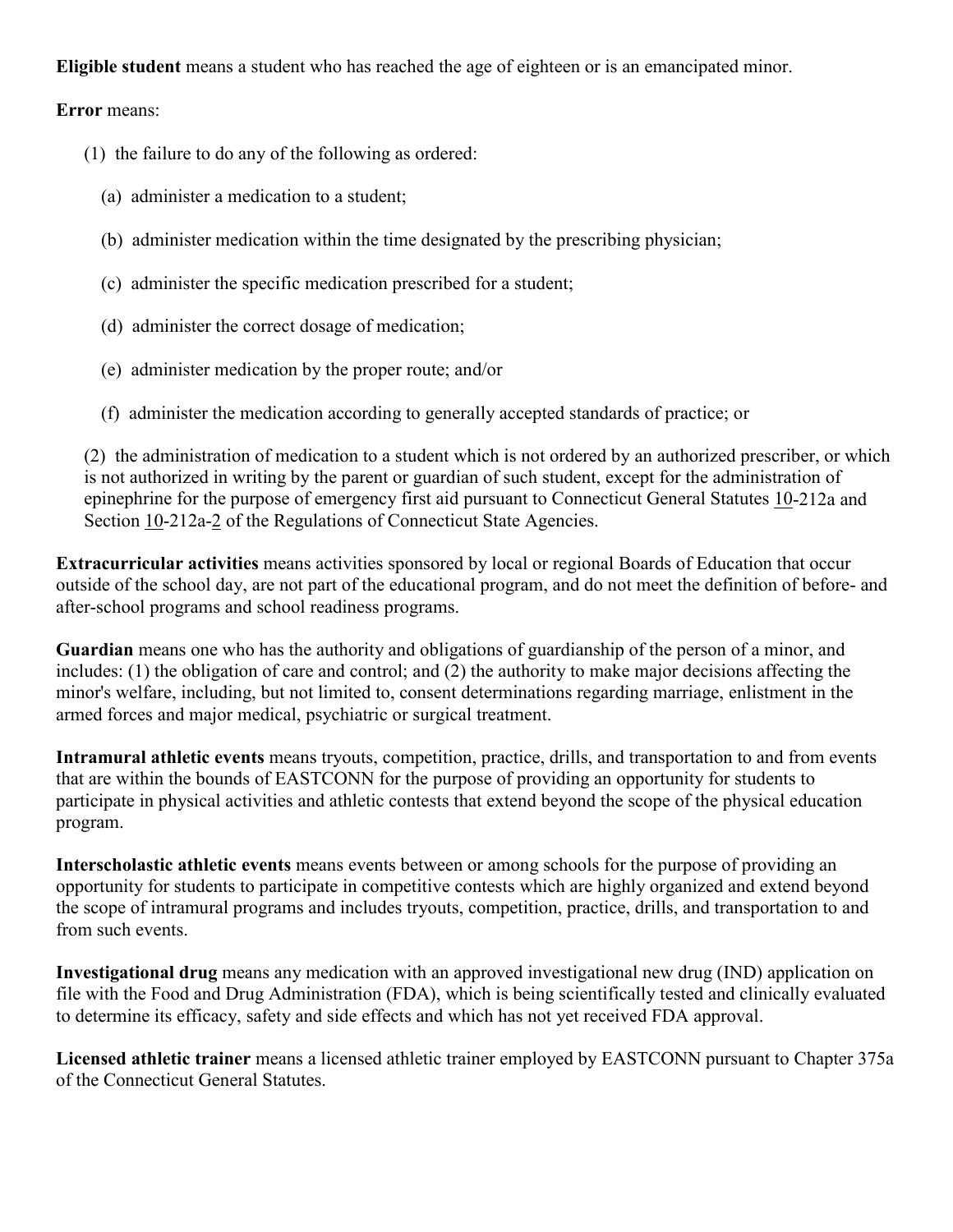**Medication** means any medicinal preparation including over-the-counter, prescription and controlled drugs, as defined in Connecticut General Statutes Section [21a-](https://www.cga.ct.gov/2011/pub/Title21a.htm)240. This definition includes Aspirin, Ibuprofen or Aspirin substitutes containing Acetaminophen.

**Medication emergency** means a life-threatening reaction of a student to a medication.

**Medication plan** means a documented plan established by the school nurse in conjunction with the parent and student regarding the administration of medication in school. Such plan may be a stand-alone plan, part of an individualized health care plan, an emergency care plan or a medication administration form. Homeopathic and herbal preparations will also require authorizations from a licensed provider and for this purpose will ne considered medication.

**Medication order** means the written direction by an authorized prescriber for the administration of medication to a student which shall include the name of the student, the name and generic name of the medication, the dosage of the medication, the route of administration, the time of administration, the frequency of administration, the indications for medication, any potential side effects including overdose or missed dose of the medication, the start and termination dates not to exceed a 12-month period, and the written signature of the prescriber.

**Nurse** means an advanced practice registered nurse, a registered nurse or a practical nurse licensed in Connecticut in accordance with Chapter 378 of the Connecticut General Statutes.

**Occupational therapist** means an occupational therapist employed full time by the local or regional Board of Directors and licensed in Connecticut pursuant to Chapter 376a of the Connecticut General Statutes.

**Paraprofessional** means a health care aide or assistant or an instructional aide or assistant employed by the Agency who meets the requirements of the EASTCONN Board of Directors for employment as a health care aide or assistant or instructional aide or assistant.

**Physical therapist** means a physical therapist employed full time by EASTCONN and licensed in Connecticut pursuant to Chapter 376 of the Connecticut General Statutes.

**Physician** means a doctor of medicine or osteopathy licensed to practice medicine in Connecticut pursuant to Chapters 370 and 371 of the Connecticut General Statutes, or licensed to practice medicine in another state.

**Physician assistant** means an individual licensed to prescribe medications pursuant to Section [20-](https://www.cga.ct.gov/2011/pub/Title20.htm)12d of the Connecticut General Statutes.

**Principal** means the administrator in the school.

**Qualified medical professional**, as defined in C.G.S. [10-](https://www.cga.ct.gov/2011/pub/Title10.htm)212, means a physician licensed under Chapter 370, an optometrist licensed to practice optometry under Chapter 380, an advanced practice registered nurse licensed to prescribe in accordance with Section [20-](https://www.cga.ct.gov/2011/pub/Title20.htm)94a or a physician assistant licensed to prescribe in accordance with Section [20-](https://www.cga.ct.gov/2011/pub/Title20.htm)12d.

**Qualified personnel for schools** means (a) a qualified EASTCONN employee who is a full time employee or is a coach, athletic trainer, or school paraprofessional or for school readiness programs and before and after school programs, means the director or director's designee and any lead teachers and school administrators who have been trained in the administration of medications. For school readiness programs and before- and afterschool programs, Directors or Director's designee, lead teachers and school administrators who have been trained in the administration of medication may administer medications pursuant to Section [10-](https://www.cga.ct.gov/2011/pub/Title10.htm)212a[-10](https://www.cga.ct.gov/2011/pub/Title10.htm) of the State regulations. Qualified personnel may include clinicians, social workers and guidance counselors.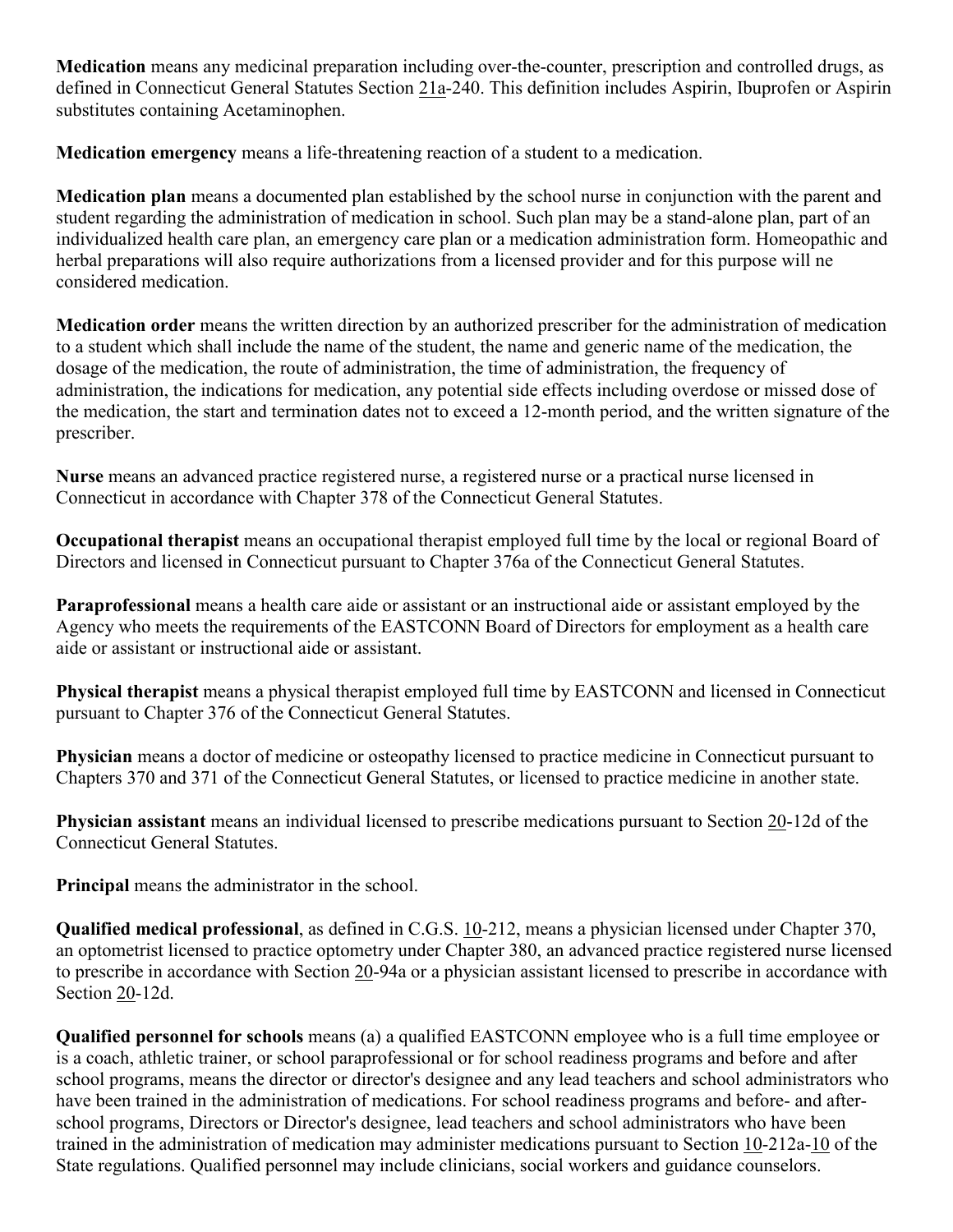**Qualified school employee**, as defined in C.G.S. [10-](https://www.cga.ct.gov/2011/pub/Title10.htm)212, means a principal, teacher, licensed athletic trainer, licensed physical or occupational therapist employed by EASTCONN, coach or school paraprofessional.

**Research or study medications** means FDA-approved medications being administered according to an approved study protocol. A copy of the study protocol shall be provided to the school nurse along with the name of the medication to be administered and the acceptable range of dose of such medication to be administered.

**School** means any educational facility or program which is under the jurisdiction of the EASTCONN Board of Directors excluding extracurricular activities.

**School medical advisor** means a physician appointed pursuant to C.G.S. [10-](https://www.cga.ct.gov/2011/pub/Title10.htm)205.

**School nurse** means a nurse appointed in accordance with Connecticut General Statutes Section [10-](https://www.cga.ct.gov/2011/pub/Title10.htm)212.

**School nurse supervisor** means the nurse designated by the EASTCONN Board of Directors as the supervisor or, if no designation has been made by the Board of Directors, the lead or coordinating nurse assigned by the EASTCONN Board of Directors.

**School readiness program** means a program that receives funds from the Office of Early Childhood for a school readiness program pursuant to subsection (b) of Section [10-](https://www.cga.ct.gov/2011/pub/Title10.htm)16p of the Connecticut General Statutes and exempt from licensure by the Department of Public Health pursuant to subdivision (1) of subsection (b) of Section [19a-](https://www.cga.ct.gov/2011/pub/Title19a.htm)77 of the Connecticut General Statutes.

**Self-administration of medication** means the control of the medication by the student at all times and is selfmanaged by the student according to the individual medication plan.

**Supervision** means the overseeing of the process of the administration of medication in a school.

**Teacher** means a person employed full time by EASTCONN who has met the minimum standards as established by the EASTCONN Board of Directors for performance as a teacher and has been approved by the School Medical Advisor and school nurse to be designated to administer medications pursuant to the Regulations of Connecticut State Agencies Sections [10-](https://www.cga.ct.gov/2011/pub/Title10.htm)212a[-l](https://www.cga.ct.gov/2011/pub/Title1.htm) through [10-](https://www.cga.ct.gov/2011/pub/Title10.htm)212a[-7.](https://www.cga.ct.gov/2011/pub/Title7.htm)

#### **General Policies on Administration of Medication**

A child with diabetes may test his/her own blood glucose level per the written order of a physician stating the need and the capacity of such child to conduct self-testing along with written authorization of the parent/guardian. Such self-testing shall be pursuant to guidelines promulgated by the Commissioner of Education. The time or place where a student with diabetes may test his/her blood-glucose level on school grounds shall not be restricted provided the student has written parental/guardian permission and a written order from a physician licensed in Connecticut.

The school nurse or school principal shall select a qualified school employee to, under certain conditions, give a glucagon injection to a student with diabetes who may require prompt treatment to protect him/her from serious harm or death. The nurse or principal must have the written authority from the student's parent/guardian and a written order from the student's Connecticut-licensed physician. The authorization shall be limited to situations when the school nurse is absent or unavailable. No qualified EASTCONN employee shall administer this medication unless he/she has annually completed any training required by the school nurse and school medical advisor in the administration of medication with injectable equipment used to administer glucagon, the school nurse and school medical advisor must attest that the qualified school employee has completed such training and the qualified school employee voluntarily agrees to serve as a qualified school employee. The injections are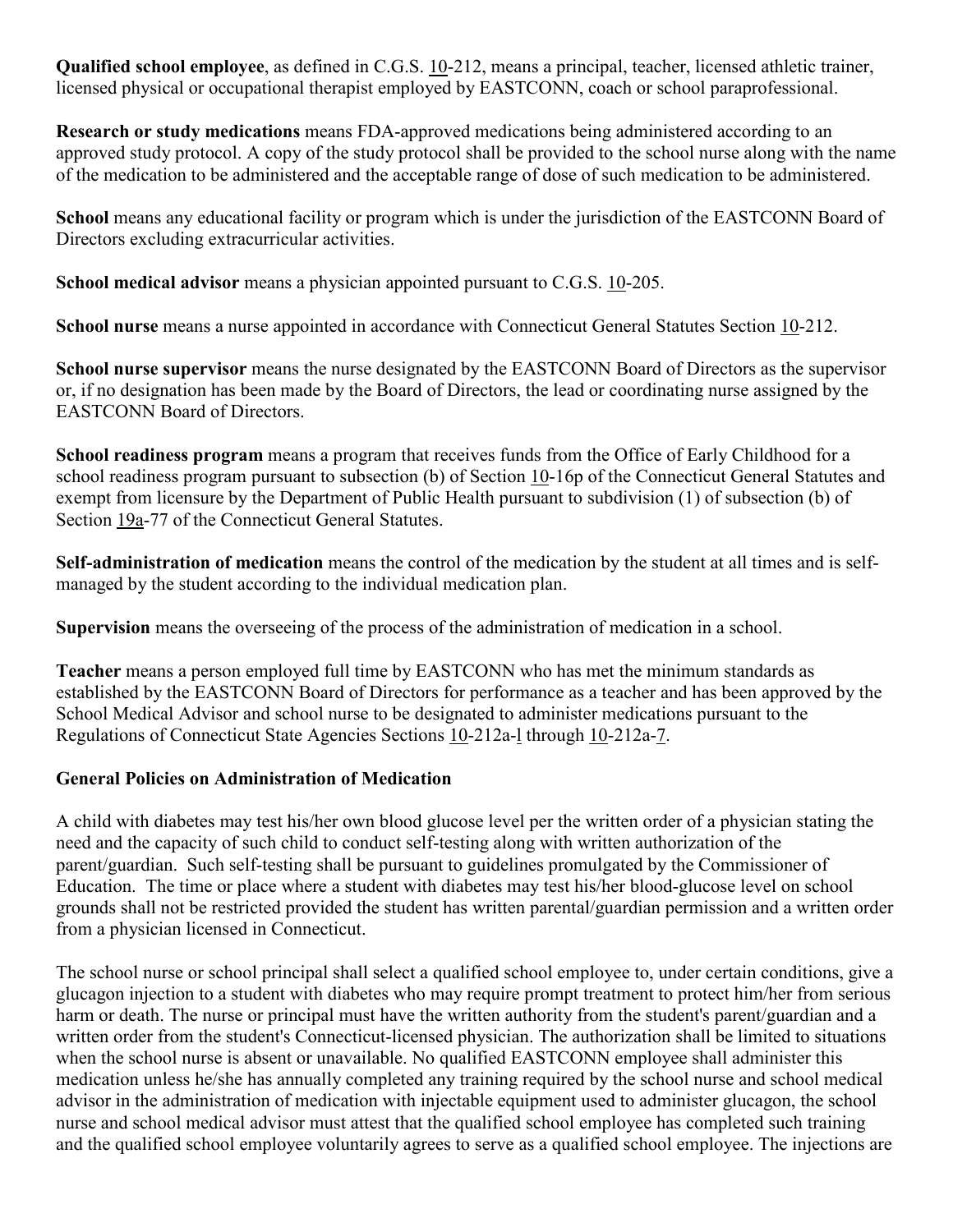to be given through an injector or injectable equipment used to deliver an appropriate dose of glucagon as emergency first aid response to diabetes.

A child diagnosed with asthma or an allergic condition, pursuant to State Board of Directors regulations, may carry an inhaler or an Epipen or similar device in the school at all times if he/she is under the care of a physician, physician assistant, or advanced practice registered nurse (APRN) and such practitioner certifies in writing to the EASTCONN Board of Directors that the child needs to keep an asthmatic inhaler or Epipen cartridge injector at all times to ensure prompt treatment of the child's asthma or allergic condition and protect the child against serious harm or death. A written authorization of the parent/guardian is also required.

• Students deemed at risk for the misuse or abuse of medication may be unsafe to carry an inhaler or ephedrine cartridge injector. These students will be identified on a case by case basis and a plan will be developed with the school nurse, authorized prescriber, administrator and classroom staff to maintain the emergency medication in a safe location, immediately accessible to ensure prompt treatment of the child's asthma or allergic condition and protect the child against serious harm or death. The parent or guardian will be notified of the plan in writing by the program administration or school nurse.

A school nurse may administer medication to any student pursuant to the written order of an authorized prescriber (physician, dentist, optometrist, an advanced practice registered nurse, or a physician assistant and for interscholastic and intramural athletic events only, a podiatrist) and the written authorization of a parent or guardian of such child or eligible student and the written permission of the parent/guardian for the exchange of information between the prescriber and the school nurse necessary to ensure the safe administration of such medication.

In the absence of a school nurse, any other nurse licensed pursuant to the provisions of Chapter 378, including a nurse employed by, or providing services under the direction of the EASTCONN Board of Directors, at a school-based clinic, only qualified personnel for schools who have been properly trained may administer medications to students as delegated by the school nurse upon approval of the School Medical Advisor and the school nurse may administer medication to any student in the school following the successful completion of specific training in administration of medication and satisfactory completion of the required criminal history check. Training must include current certification in CPR/AED/First Aid.

Medications with a cartridge injector may be administered by qualified personnel for schools only to a student with a medically diagnosed allergic condition which may require prompt treatment to protect the student against serious harm or death. Qualified personnel for schools, as defined, may administer oral, topical, intranasal, or inhalant medication in the absence of a licensed nurse. Investigational drugs or research or study medications may not be administered by qualified personnel for schools.

Coaches and licensed athletic trainers during intramural and interscholastic events may administer medications pursuant to Section [10-](https://www.cga.ct.gov/2011/pub/Title10.htm)212a[-9](https://www.cga.ct.gov/2011/pub/Title9.htm) of the Regulations of Connecticut State Agencies and as described in this policy and in the administrative regulations to this policy.

In compliance with all applicable state statutes and regulations, parents/guardians may administer medications to their own children on school grounds.

# **Administration of Medication by Paraprofessionals**

A specific paraprofessional, through a plan approved by a school nurse supervisor and school medical advisor, in the absence of the nurse, may administer glucagon to a specific student with a diagnosis of diabetes that may require prompt treatment in order to protect the student against serious harm or death pursuant to Public Act No. 12-198 (HB5348) of the State of Connecticut. The approved plan also requires the written authorization of the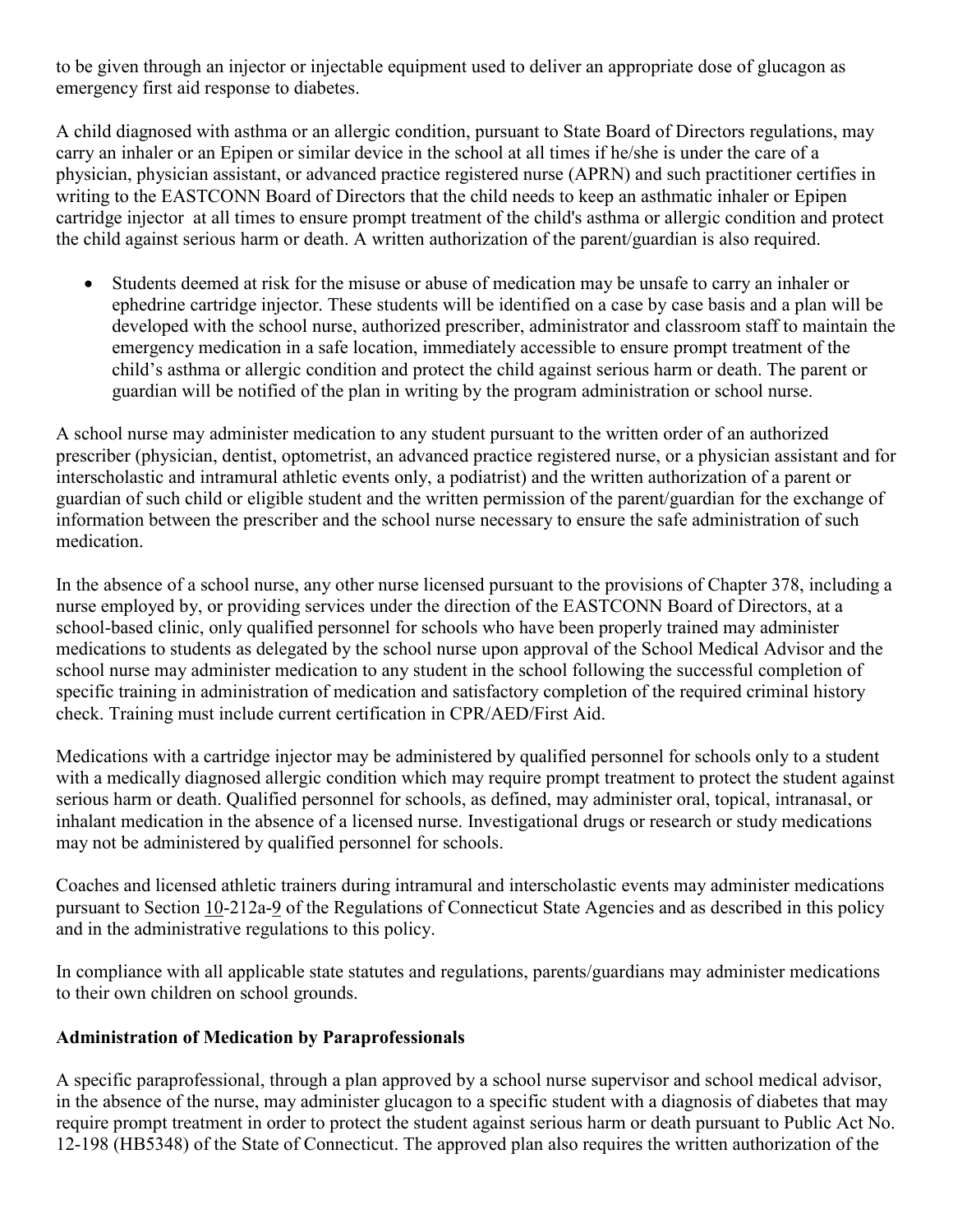student's parent/guardian and pursuant to the written order from the student's authorized prescriber licensed and prescribed medication.

A specific paraprofessional, through a plan approved by a school nurse supervisor and EASTCONN's Medical Advisor in the absence of the nurse, may administer medications including, but not limited to, medications administered with a cartridge injector, to a specific student with a medically diagnosed allergic condition that may require prompt treatment in order to protect the student against serious harm or death pursuant to Section [10-](https://www.cga.ct.gov/2011/pub/Title10.htm)212a[-9](https://www.cga.ct.gov/2011/pub/Title9.htm) of the Regulations of Connecticut State Agencies and as described in the administrative regulations. The approved plan also requires the written authorization of the student's parent/guardian and pursuant to the written order from the student's authorized prescriber licensed to prescribe medication.

### **Administration of Medications in School Readiness Programs and Before- and After- School Programs**

The Executive Director of EASTCONN or his/her designees, who may include lead teachers or school administrators, who have been properly trained, may administer medications to students as delegated by the school nurse or other registered nurse, in school readiness programs and before- and after-school programs that are child care programs. Such programs must either be EASTCONN-administered or administered by a municipality exempt from licensure by the Department of Public Health and are located in an EASTCONN school. Medicine may be administered pursuant to the Regulations of Connecticut State Agencies, Section [10-](https://www.cga.ct.gov/2011/pub/Title10.htm) 212a[-10,](https://www.cga.ct.gov/2011/pub/Title10.htm) to children enrolled in these programs.

Administration of medications shall be provided only when it is medically necessary for program participants to access the program and maintain their health status while attending the program. A child attending any beforeor after-school program, defined as any child care program operated and administered by the EASTCONN Board of Directors in any building or on the grounds of any EASTCONN school, upon the request and with the written authorization of the child's parent/guardian and pursuant to the written order from the student's authorized prescriber, will be supervised by the EASTCONN staff member (Director or designee, lead teacher, school administrator) trained to administer medication including a cartridge injector. Such administration shall be to a particular student medically diagnosed with an allergy that may require prompt treatment to avoid serious harm or death.

Investigational drugs or research or study medications may not be administered by Directors or their designees, lead teachers or school administrators.

Properly trained Directors, Directors' designees, lead teachers or school administrators may administer medications to students as delegated by the school nurse or other registered nurse. They may administer oral, topical, intranasal, or inhalant medications. No medication shall be administered without the written order of an authorized prescriber and the written approval of the parent/guardian.

The selected staff member shall be trained in the use of a cartridge injector by either a licensed physician, physician's assistant, advanced practice registered nurse or registered nurse and should maintain current CPR/AED/FIRST AID Certification.

The administration shall determine, in cooperation with the EASTCONN's Medical Advisor and EASTCONN nurse [supervisor] whether additional school nursing services/nurses are required based on the needs of the program and the participants in the program. This determination shall include whether a licensed nurse is required on site. The recommendation shall be subject to the EASTCONN's Board of Directors approval.

The EASTCONN Board of Directors will allow students in the school readiness and before- and after-school programs to self-administer medication according to the student's individual health plan and only with the written order of an authorized prescriber, written authorization of the child's parent or guardian, written approval of the school nurse (The nurse has evaluated the situation and deemed it appropriate and safe and has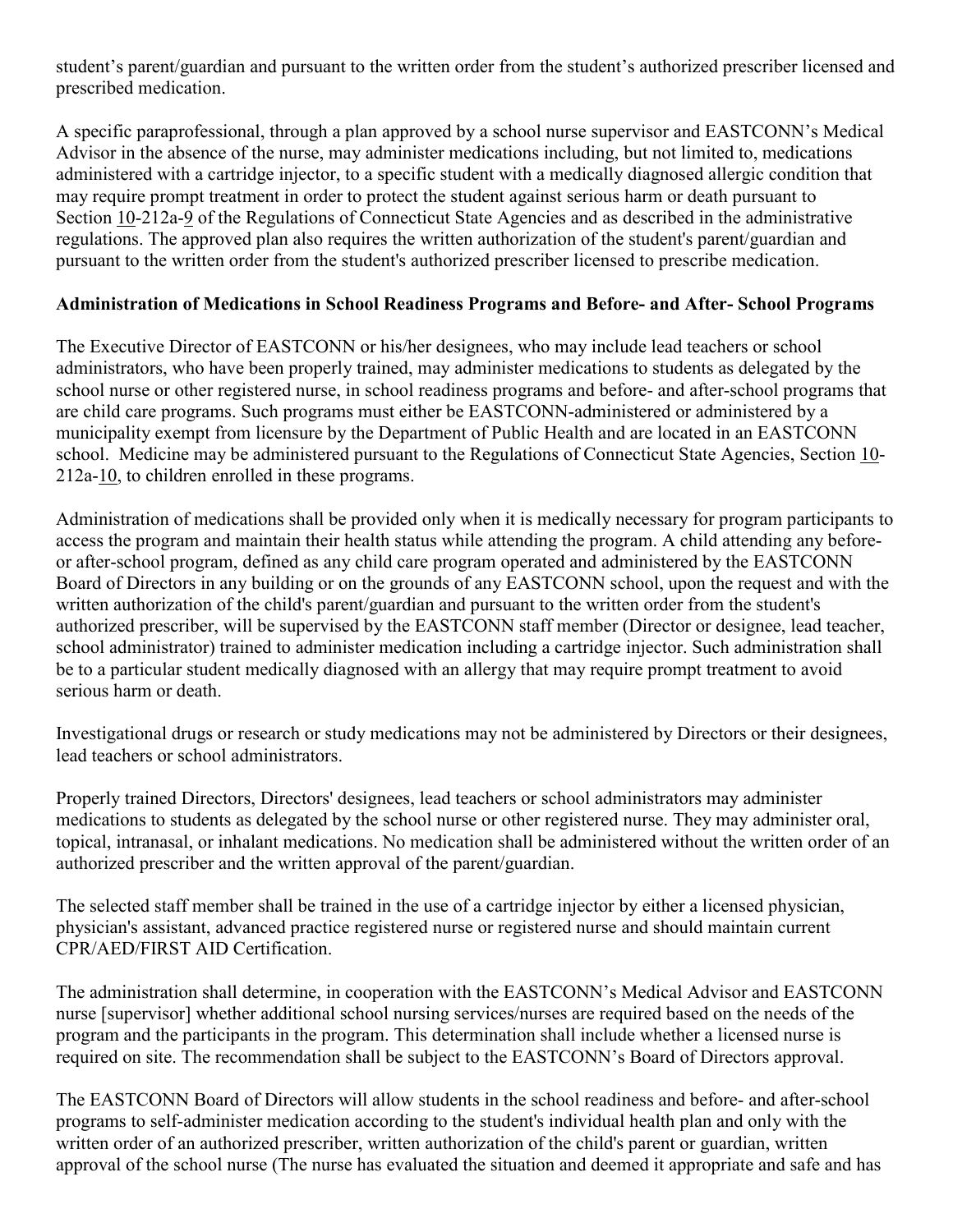developed a plan for general supervision of such self-medication.), and with the written permission of the parent or guardian for the exchange of information between the prescriber and the school nurse necessary to ensure the safe administration of such medication.

An error in the administration of medication shall be reported immediately to the school nurse, the parents/guardians and the prescribing physician. In case of an anaphylactic reaction or the risk of such reaction a school nurse may administer emergency oral and/or injectable medication to any child in need thereof on school grounds, or in the school building, according to the standing order of the School Medical Advisor or the child's private physician. However, in an emergency any other person trained in CPR and First Aid may administer emergency oral and/or injectable medication to any child in need on school grounds, or in the school building. In addition, local poison control center information shall be readily available at the sites of these programs. The Program Director or his/her designee shall be responsible for decision making in the absence of the nurse.

In the event of a medical emergency, the following will be readily available: (1) local poison information center contact information; (2) the physician, clinic or emergency room to be contacted in such an emergency; and (3) the name of the person responsible for the decision making in the absence of a school nurse.

All medications shall be handled and stored in accordance with the provisions of subsection (a) to (k) inclusive of the Regulations of Connecticut State Agencies, as outlined in the accompanying administrative regulation to this policy.

Where possible, a separate supply of the child's medication shall be stored at the site of the before- or afterschool program or school readiness program. If this is not possible, a plan should be in place to ensure the timely transfer of the medication from the school to the program and back on a daily basis.

Documentation and record keeping shall be done in compliance with the stipulations outlined in the administrative regulation accompanying this policy.

THE PORTION OF THIS POLICY PERTAINING TO THE ADMINISTRATION OF MEDICATION IN SCHOOL READINESS PROGRAMS AND BEFORE- AND AFTER-SCHOOL PROGRAMS SHALL BE REVIEWED BY THE EXECUTIVE COMMITTEE OF THE BOARD OF DIRECTORS ON AN ANNUAL BASIS WITH INPUT FROM THE SCHOOL MEDICAL ADVISOR OR A LICENSED PHYSICIAN AND THE SCHOOL NURSE SUPERVISOR.

#### **Administration of Medication by Coaches and Licensed Athletic Trainers During Intramural and Interscholastic Events**

During intramural and interscholastic athletic events, a coach or licensed athletic trainer who has been trained in the general principles of medication administration applicable to receiving, storing, and assisting with inhalant medications or cartridge injector medications and documentation, may administer medication for select students for whom self-administration plans are not viable options as determined by the school nurse.

The medication which may be administered is limited to: (1) inhalant medications prescribed to treat respiratory conditions and (2) medication administered with a cartridge injector for students with a medically diagnosed allergic condition which may require prompt treatment to protect the student against serious harm or death.

The school nurse is responsible for the student's individualized medication plan and shall provide the coach with a copy of the authorized prescriber's order and the parental/guardian permission form. Parents are responsible for providing the medication, such as the inhaler or cartridge injector, to the coach or licensed athletic trainer, which shall be kept separate from the medication stored in the school health office during the school day.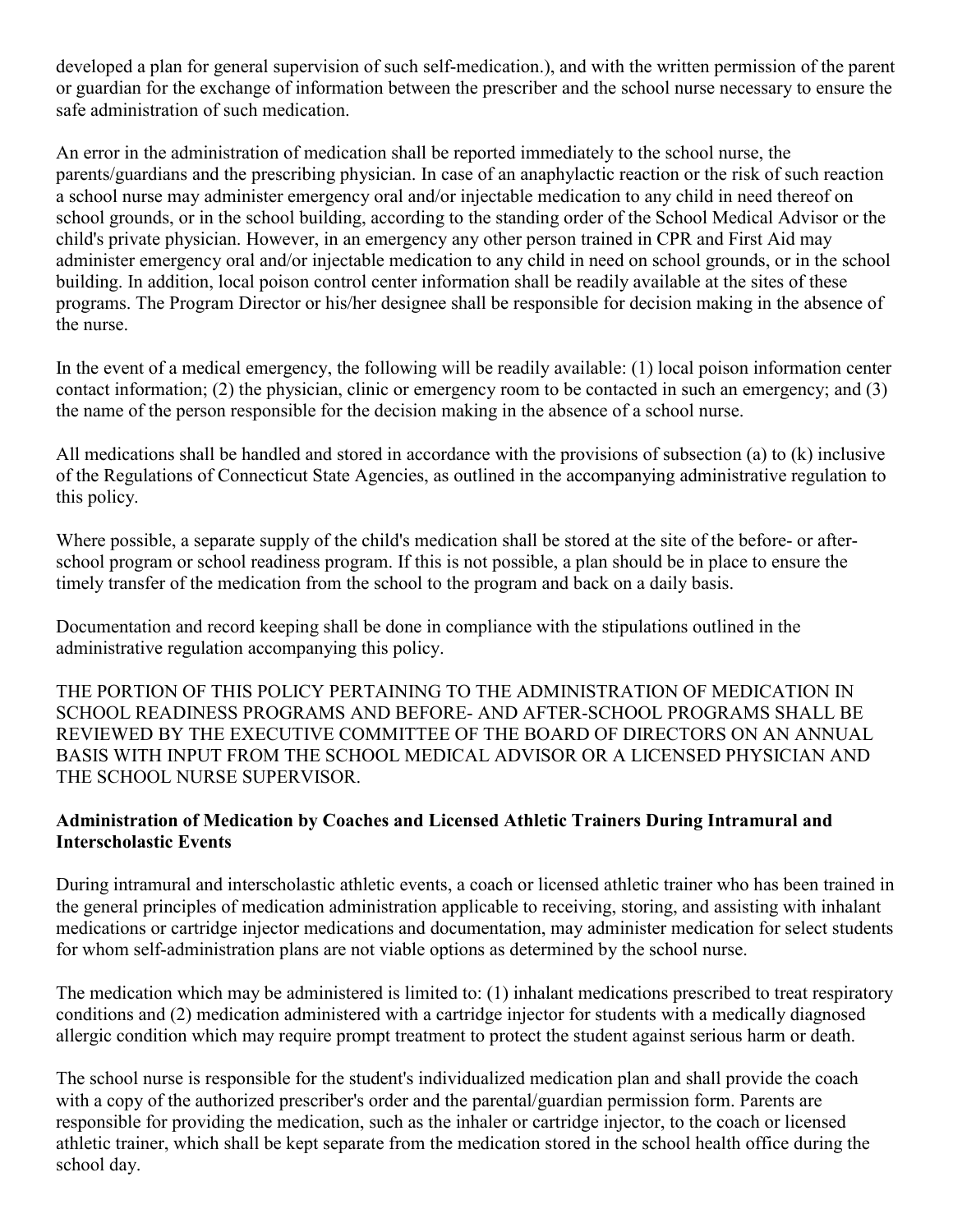Medications to be used in athletic events shall be stored in containers for the exclusive use of holding medications; in locations that preserve the integrity of the medication; under the general supervision of the coach or licensed athletic trainer trained in the administration of medication; and in a locked secure cabinet when not in use at athletic events.

The agreement of the coach or licensed athletic trainer is necessary for the administration of emergency medication and the implementation of the emergency care plan.

Coaches and athletic trainers are required to fulfill the documentation requirements as outlined in the administrative regulations accompanying this policy. Errors in the administration of medication shall be addressed as specified in Section [10-](https://www.cga.ct.gov/2011/pub/Title10.htm)212a-6 of the Regulations of Connecticut State Agencies, and detailed in the administrative regulation pertaining to this policy. If the school nurse is not available, a report may be submitted by the coach or licensed athletic trainer to the school nurse on the next school day.

### **Storage and Use of Epinephrine Cartridge Injectors (Emergency Administration of Epinephrine to Students without Prior Written Authorization)**

A school nurse or, in the absence of a school nurse, a "qualified school employee" who has completed the training required by PA 14-176, shall maintain epinephrine in cartridge injectors for the purpose of emergency first aid to students who experience allergic reactions, who were not previously known to have serious allergies and who do not have a prior written authorization of a parent/guardian or a prior written order of a qualified medical professional for the administration of epinephrine.

*Note: Epipen cartridge injectors expire yearly and are dispensed by pharmacies as a two-pack. Therefore schools are responsible for refilling their prescriptions annually. It is estimated that each school would require two to three two-pack epipen, including both adult and pediatric dosing as requested for the student populate of the program.*

The school nurse or school principal shall select qualified school employees who voluntarily agree to be trained to administer such epinephrine as emergency first aid. There shall be at least one such qualified school employee on the grounds of each EASTCONN school during regular school hours in the absence of the school nurse. Each school must maintain a supply of epinephrine in cartridge injectors (epipens) for such emergency use.

# *Note: This requirement pertains only during regular school hours and does not include after-school activities.*

EASTCONN shall fulfill all conditions and procedures promulgated in the regulations established by the State Board of Directors for the storage and administration of epinephrine by EASTCONN personnel to students for the purpose of emergency first aid to students who experience allergic reaction and do not have prior written authorization for epinephrine administration.

The school nurse or, in the absence or unavailability of such school nurse, such qualified EASTCONN employee may administer epinephrine to a student experiencing a life-threatening undiagnosed allergic reaction as emergency first aid, to students who do not have a prior written authorization from a parent or guardian or a prior written order from a qualified medical professional for the administration of epinephrine. A qualified school employee must annually complete the required training program in order to be permitted to administer epinephrine utilizing a cartridge injector.

Following the emergency administration of epinephrine by a qualified school employee to a student who does not have a prior written authorization of a parent/guardian or a prior written order of a qualified medical professional, such administration must be reported immediately to the school nurse or medical advisor, the student's parent/guardian by the school nurse or the qualified school employee and a medication administration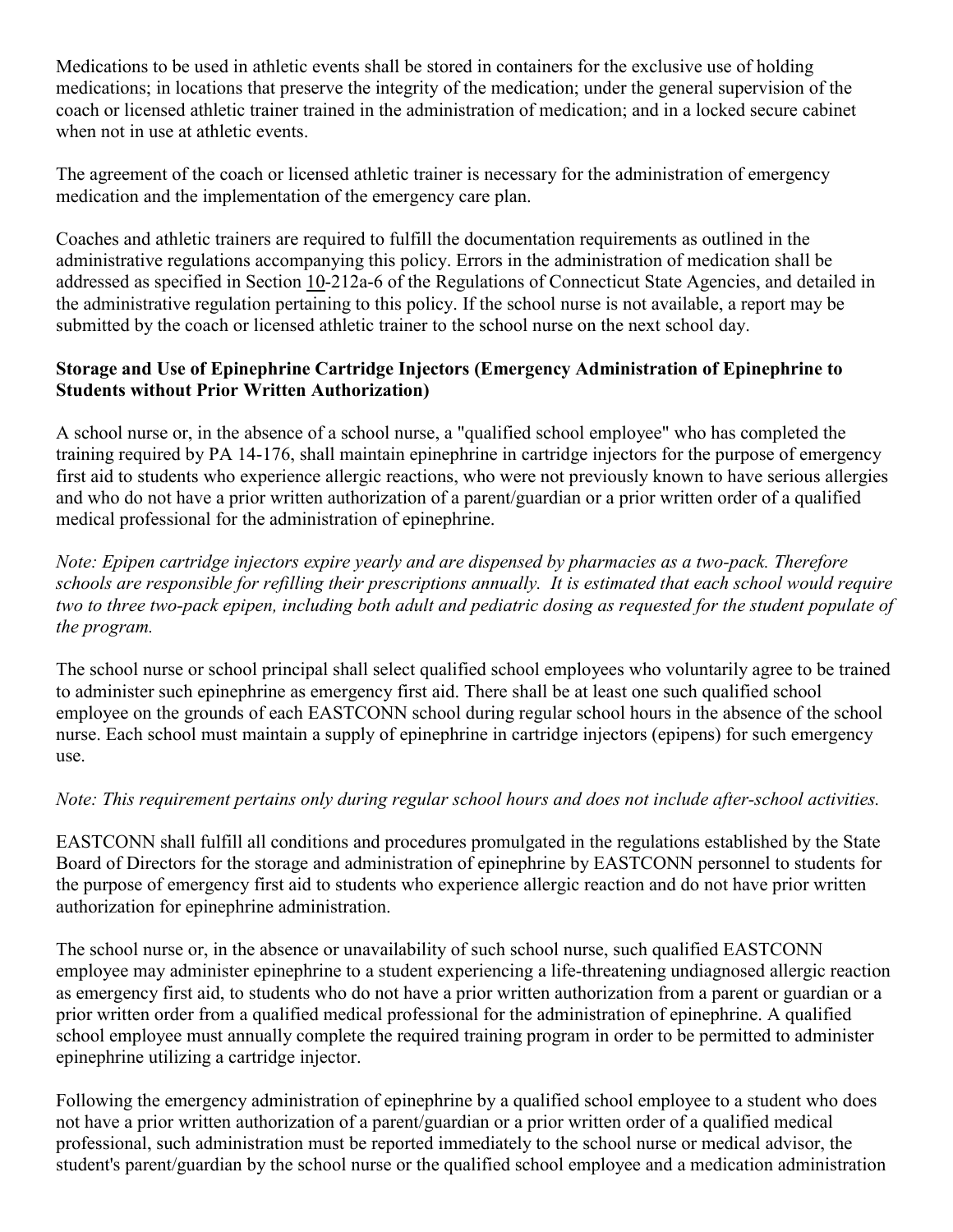record shall be submitted by the qualified school employee at the earliest possible time, but not later than the next school day. Such record must be filed in or summarized on the student's cumulative health record.

The parent/guardian of a student may submit, in writing, to the school nurse and school medical advisor, if any, that epinephrine shall not be administered to his/her child permitted by statute. EASTCONN shall annually notify parents/guardians of the need to provide such written notice.

The EASTCONN Board of Directors, recognizing this emergency use of epinephrine for previously undiagnosed students, per the statute, is to take place during "regular school hours" establishes such hours to be from the arrival of the first students to the school site to the departure of the last bus serving the school at the conclusion of the day's instructional programs.

*Note: The regulations indicate that boards of education determine the regular school hours for each school. Another definition could be the hours specified in the Teacher's Contract for the normal school/employment day in terms of hours.*

(cf. [4112.5/](http://z2policy.cabe.org/cabe/DocViewer.jsp?docid=161&z2collection=core#JD_4112.5)[4212.5](http://z2policy.cabe.org/cabe/DocViewer.jsp?docid=161&z2collection=core#JD_4212.5) - Security Check/Fingerprinting)

(cf. [5141](http://z2policy.cabe.org/cabe/DocViewer.jsp?docid=286&z2collection=core#JD_5141) - Student Health Services)

(cf. 5141.23 - Students with Special Health Care Needs)

Legal Reference: Connecticut General Statutes

[10-](https://www.cga.ct.gov/2011/pub/Title10.htm)206 Health Assessment

[10-](https://www.cga.ct.gov/2011/pub/Title10.htm)212 School nurses and nurse practitioners. Administration of medications by parents or guardians on school grounds. Criminal history; records check.

[10-](https://www.cga.ct.gov/2011/pub/Title10.htm)212a Administration of medications in schools. (as amended by PA 99-2, and June Special Session and PA 03-211, PA 04-181, PA 07-241, PA 07-252, PA 09-155, PA 12-198 and PA 14-176)

[10-](https://www.cga.ct.gov/2011/pub/Title10.htm)220j Blood glucose self-testing by children. Guidelines. (as amended by PA 12-198)

[19a-](https://www.cga.ct.gov/2011/pub/Title19a.htm)900 Use of cartridge injector by staff member of before- or after-school program, day camp or day care facility.

[21a-](https://www.cga.ct.gov/2011/pub/Title21a.htm)240 Definitions

[29-](https://www.cga.ct.gov/2011/pub/Title29.htm)[17a](https://www.cga.ct.gov/2011/pub/Title17a.htm) Criminal history checks. Procedure. Fees.

[52-](https://www.cga.ct.gov/2011/pub/Title52.htm)557b Immunity from liability for emergency medical assistance first aid or medication by injection. School personnel not required to administer or render. (as amended by PA 05-144, An Act Concerning the Emergency Use of Cartridge Injectors)

Connecticut Regulations of State Agencies [10-](https://www.cga.ct.gov/2011/pub/Title10.htm)212a[-1](https://www.cga.ct.gov/2011/pub/Title1.htm) through [10-](https://www.cga.ct.gov/2011/pub/Title10.htm)212a[-10,](https://www.cga.ct.gov/2011/pub/Title10.htm) inclusive, as amended.

Code of Federal Regulations: Title 21 Part 1307.2